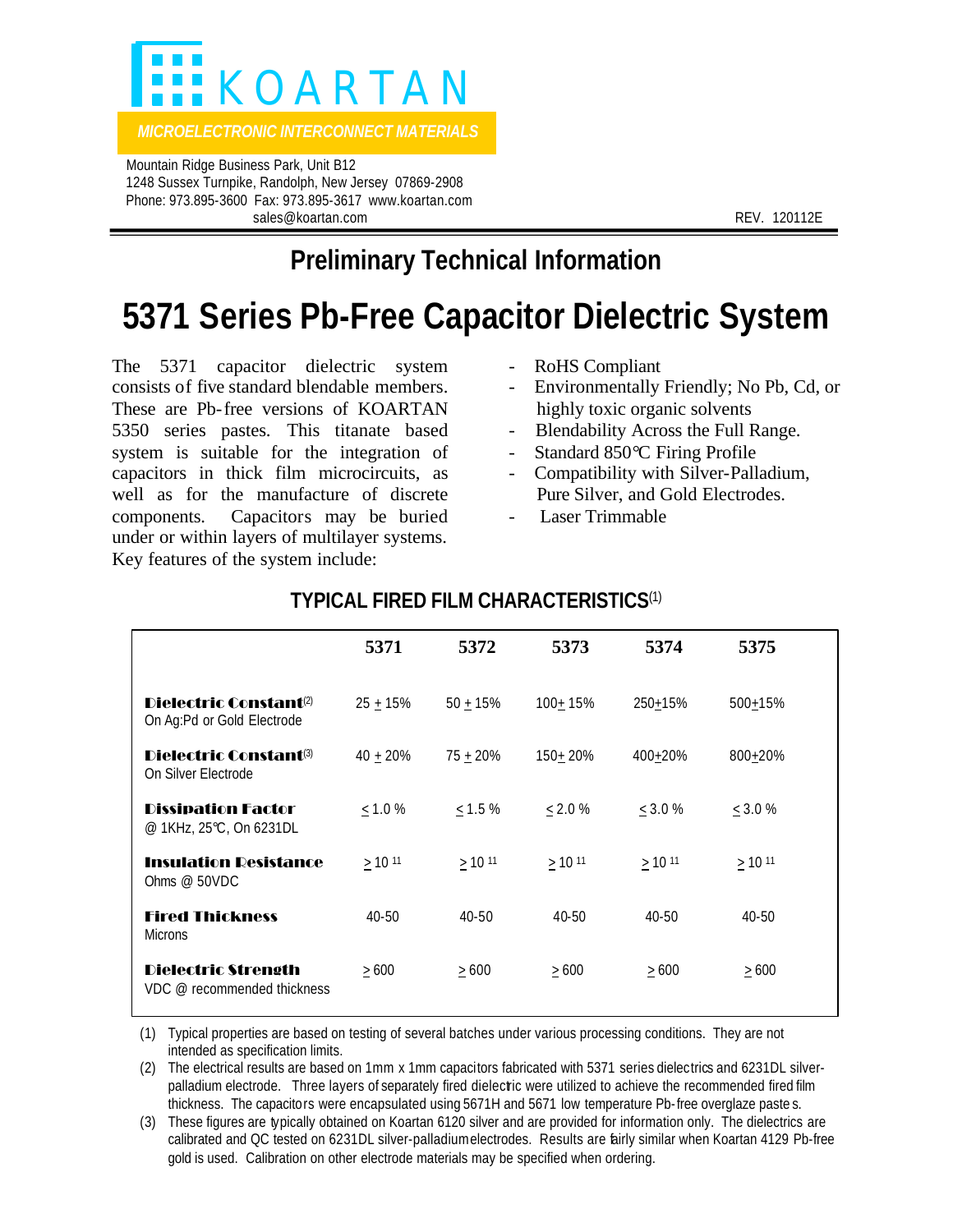### **COMPOSITION PROPERTIES**

Viscosity: 150 + 40 Kcps, when measured with Brookfield HBT viscometer, Spindle #14, utility cup, 10 rpm, 25°C

**Specific Gravity:**  $2.4 - 2.8$  g/cm<sup>3</sup>

Recommended Thinner: KOARTAN A-1039

#### **RECOMMENDED PROCESSING PROCEDURE**

**Printing:** For best results, three separate print/dry/fire operations with 325 mesh stainless steel screen using 10-15 µm emulsion and 45 degree angle is recommended. Each printing operation should consist of two wet passes. Other mesh counts, 200-280, and emulsion thicknesses, 5-25 µm, may be used for special applications. A class 10,000 or better clean room should be utilized if only two layers of dielectric are printed. Depending on the print area, squeegee speeds of up to 10 inches/sec may be utilized.

Coverage is approximately 80  $\text{cm}^2/\text{g}$  per layer, when utilizing 280 mesh screen and a wet print thickness of about 38  $\mu$ m.

**Drying:** Wet prints should be allowed to level for 5-10 minutes prior to drying. Dry for 10-15 minutes in a convection oven or belt dryer at 125°C-150°C.

**Firing:** Firing in air using a belt furnace and a 36-60 minute profile, with 10 minutes at a peak temperature of 850°C, is recommended. Air flow rates must be optimized to ensure that the products of binder burn-off discharge properly and create a fully oxidizing atmosphere in the muffle.

**Application Notes:** Unless capacitors are sealed in a hermetic package, encapsulation with appropriate overglazes is necessary. For low temperature encapsulation, glazing



 *Temperature (?C) vs. Time (minutes)*

with 5671H, followed by 5671 is recommended. The 5671H is a buffer layer, with a matte appearance, and should overlap the capacitor pads by at least 10 mils all around. It is fired at  $525^{\circ}$ C. The 5671 is a shinny, vitreous layer that seals the underlying structure. It is fired at 500°C.

The 850<sup>o</sup>C firing counterparts to the low temperature glazes are 5672H and 5672. There may be a capacitance reduction of up to 15% when high temperature glazes are used. All four glazes are Pb-free and green color.

The fired capacitors may also be buried under Koartan 5807 Pb-free multilayer dielectric, after which resistors or other components may be printed or placed on top. A capacitance reduction of up to 15%